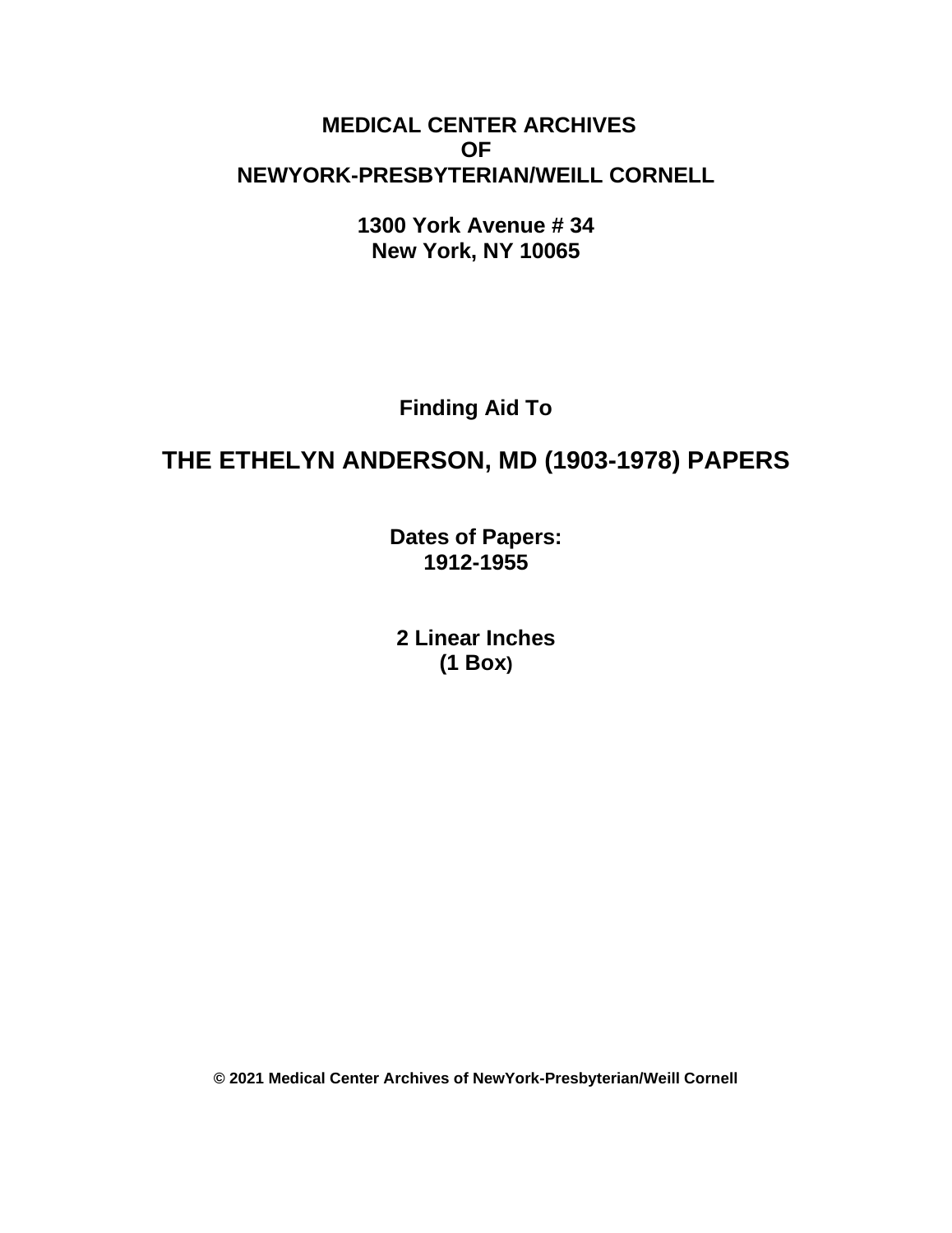#### **ABSTRACT:**

Dr. Ethelyn Anderson was a physician and Class of 1929 graduate of Cornell University Medical College. The Ethelyn Anderson, MD Papers document aspects of Dr. Anderson's life from 1912 to 1955 through papers and artifacts.

#### **PROVENANCE:**

This collection was given to the Medical Center Archives in October of 1980 by Harriet Kofalk Kimbro, Dr. Ethelyn Anderson's daughter.

## **BIOGRAPHICAL NOTE:**

Ethelyn Anderson was born into a large, close-knit family on January 23, 1903. In 1919, she graduated from high school in Olean, New York and then attended the Teacher's College at Syracuse University, receiving her degree in 1923. Anderson taught high school in Leonardsville, New York for a year, and then later travelled to St. Peter, Minnesota to become the Director of Physical Education for Women at Gustavus College.

In the fall of 1925, Anderson matriculated at Cornell University Medical College, spending her first year at the campus in Ithaca, New York. In the summer of 1928, Anderson served as the Assistant Director of the Tuberculosis Preventorium in Santa Clara, New York. During her fourth year of medical school, Anderson worked as the Associate Director (Student) for Nurses at Bellevue Hospital. This position required performing physical examinations on student nurses, as well as maintaining office hours for them. After graduating from medical school in 1929, Dr. Anderson completed a rotating internship at Allentown General Hospital in Allentown, Pennsylvania.

After finishing her internship, Dr. Anderson joined the staff of Richmond Memorial Hospital and established a private practice in Annadale, Staten Island. In addition to her employment at Richmond Memorial Hospital, Dr. Anderson worked with two local high schools on Staten Island, performing physical examinations on female students.

In 1936, Dr. Anderson married Harry Kofalk and until 1942, she took a hiatus from medicine, choosing to focus on raising their daughter. Dr. Anderson returned to medicine briefly in 1940 for six months, in order to complete her residency training at Brandywine Sanatorium in Delaware. In 1942, she resumed her role as a full-time practicing physician, establishing a private medical practice on the first floor of her family's home in Ridgewood Park, New Jersey.

In 1951, the Kofalk family moved to Oklahoma. Between July 1951 and March 1952, Dr. Anderson served as the school physician at Oklahoma A&M. She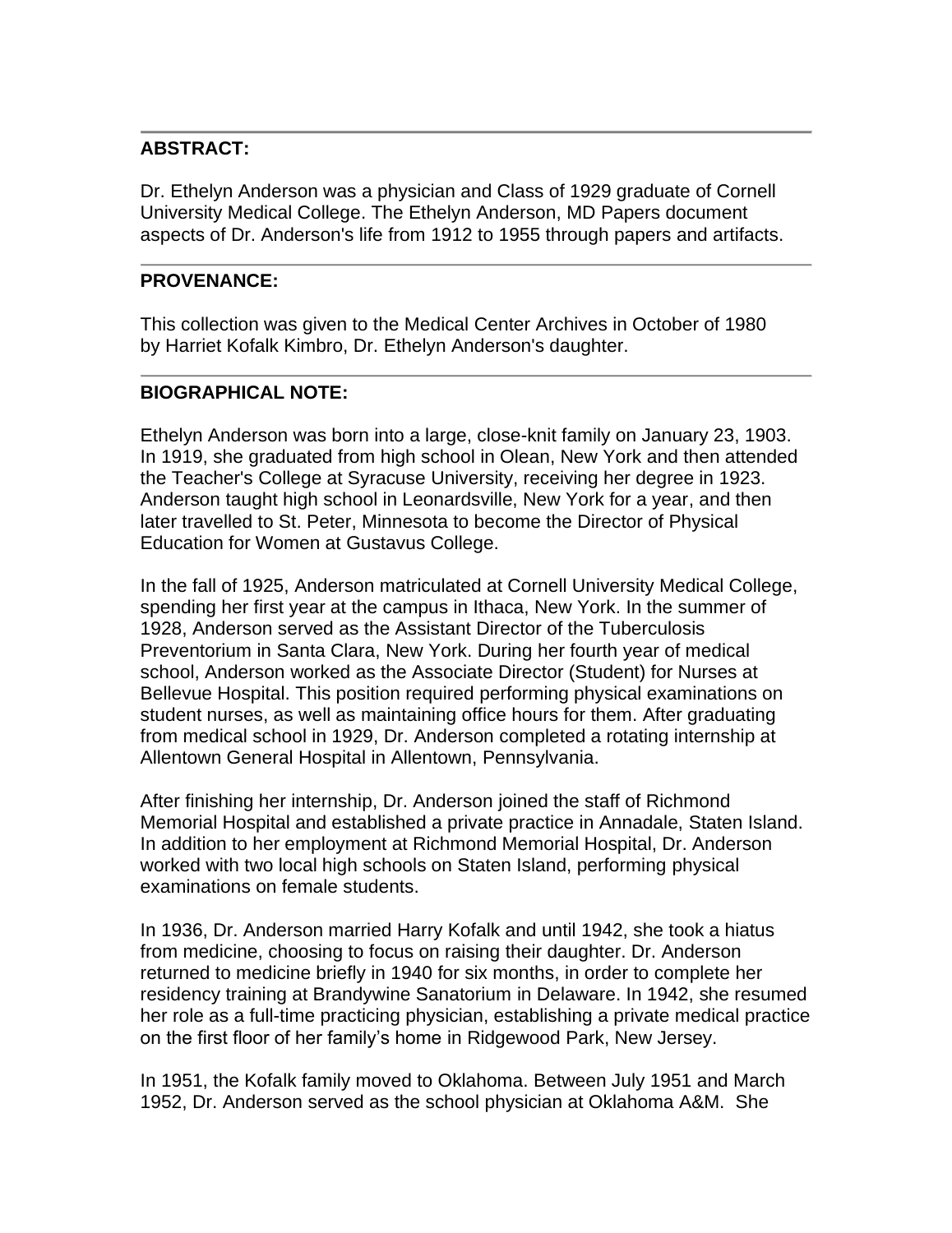served as a field officer in Albuquerque, New Mexico, holding clinics at various pueblos and assisting at the Albuquerque Indian Hospital for one month in 1952. Dr. Anderson then took charge of the E. Taylor Indian Hospital, where she helped care for Indigenous patients from surrounding areas, held clinics, and examined school children in the Pueblo of Zuni on a yearly basis until 1954. In 1955, Dr. Anderson worked for the Los Angeles Board of Education, and then became the Director of the Division of School Health for the New Mexico Department of Health.

Dr. Ethelyn Anderson passed away on April 2, 1978 in California.

## **SCOPE AND CONTENT NOTE:**

The Ethelyn Anderson, MD Papers document aspects of Dr. Anderson's life from 1912 to 1955 through papers and artifacts.

The most heavily documented period of Dr. Anderson's life focuses upon her early years, including her time at Cornell University Medical College in Ithaca and in New York City. This portion of her life is described through her diary, which begins with her time at the Cornell University campus in Ithaca, New York, in 1925, and provides details regarding her life as a medical student. Dr. Anderson describes her medical coursework (such as observations made during anatomy dissections), walks around campus, her social life and activities, and short trips made with friends (including visits to Syracuse and watching football games.) The diary skips 1927 and only includes a single entry from 1928, where Dr. Anderson discusses her experience as the Associate Director (Student) for Nurses at Bellevue Hospital and her attitude toward increased medical responsibilities. The 1929 entries detail her rotation at the Berwind Clinic, where Cornell students received obstetrical training on an outdoor service.

In addition to the diary, this collection contains a brief selection of documents related to her life and medical career. This includes correspondence beginning in 1937, which provides some insight into Dr. Anderson's time as a private practitioner. The folder focusing upon the Department of Public Health of New Mexico contains a brief overview of Dr. Anderson's career up to 1955, when she had applied for a job within the department. Details related to her work at this time are minimal.

The collection also contains some artifacts, including World War II ration books.

## **ARRANGEMENT:**

This collection is arranged in alphabetical order by folder title.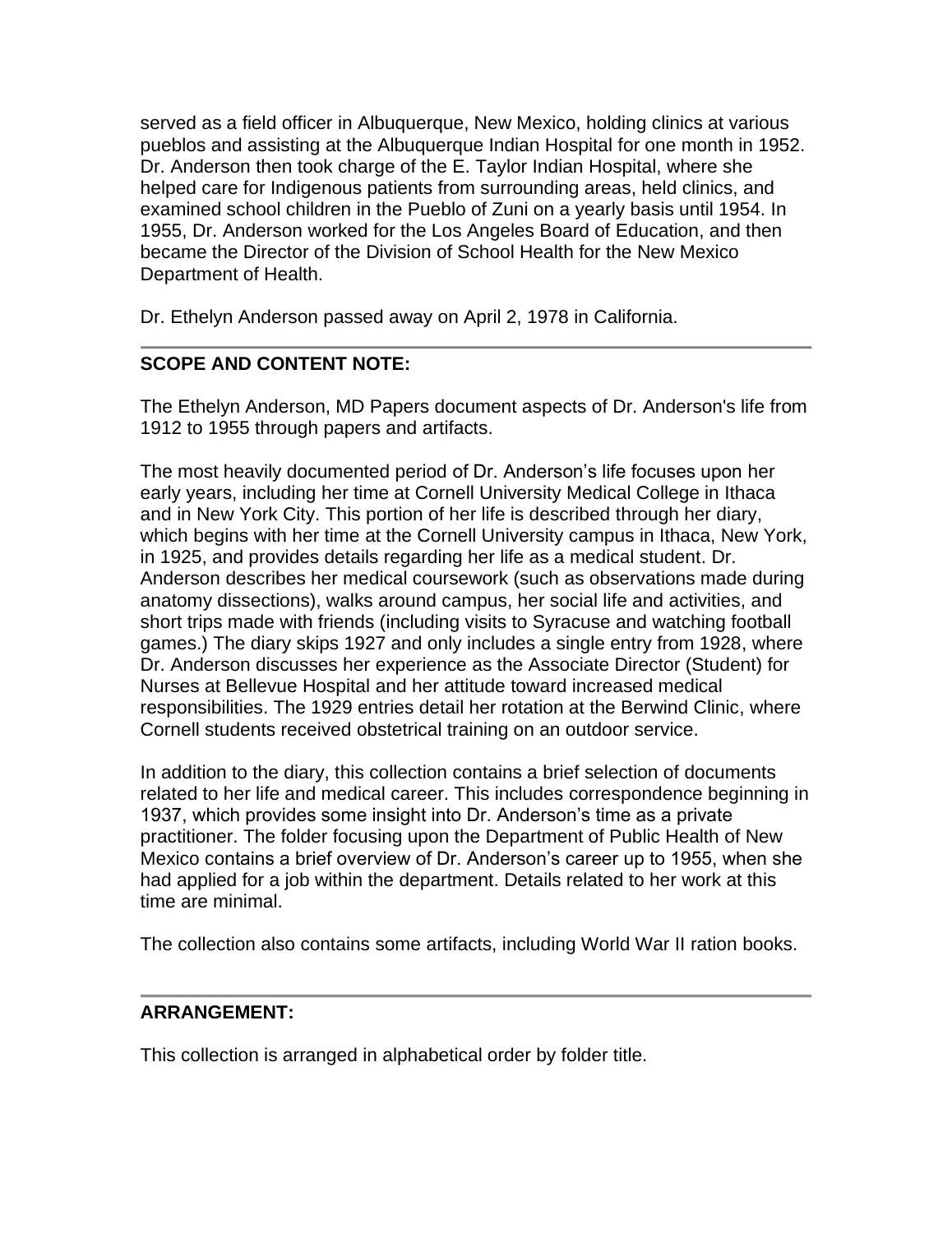#### **CONDITIONS GOVERNING ACCESS:**

Materials containing protected health information (PHI), protected by institutional policies and the Health Insurance Portability and Accountability Act of 1996 (HIPAA), have been restricted and require additional permissions to review.

## **LANGUAGE OF MATERIAL:**

English

#### **PREFERRED CITATION:**

Item Name or Identification; Box #, Folder #; Ethelyn Anderson, MD (1903-1978) Papers, 1940-2017 (Medical Center Archives of NewYork-Presbyterian/Weill Cornell, New York, NY).

## **PROCESSING NOTE:**

The Ethelyn Anderson, MD Papers were originally processed by an unknown staff member at an unknown date.

After a flood impacted the Medical Center Archives in 1998, some items within the collection were destroyed and consequently discarded. The remaining items were consolidated from three boxes into one box at that time. The discarded items included a *History of Allentown General Hospital* (1 volume); *Servantes*, the yearbook of Edward Harvey Memorial School of Nursing at Allentown, PA (1 volume), 1930; *The Crane*, the yearbook of Bellevue School of Nursing (1 volume), 1928; *Gustavian*, the yearbook of Gustavus Adolphus College (1 volume), 1926-1927; *The Onondagan*, the yearbook of Syracuse University (3 volumes), 1922-1924; two tine cigarette cases; a leather skin with "Syracuse" in leather letters sewn on front; and two handheld fans from Heck Memorial Home.

In 2021, Medical Archives Assistant Rebecca Snyder and Head Archivist Nicole Milano updated the finding aid with applicable restrictions, an updated Biographical Note and Scope and Content Note, and new sections for the abstract, language, processing, arrangement, and related material.

#### **RELATED MATERIAL:**

Dr. Anderson maintained scrapbooks and photographs throughout her life. Two scrapbooks contain photographs she took while studying at Syracuse University. The scrapbook photographs include scenes of the campus, parades, football games, dorm rooms, and friends. Many other photographs (all black and white) were organized geographically.